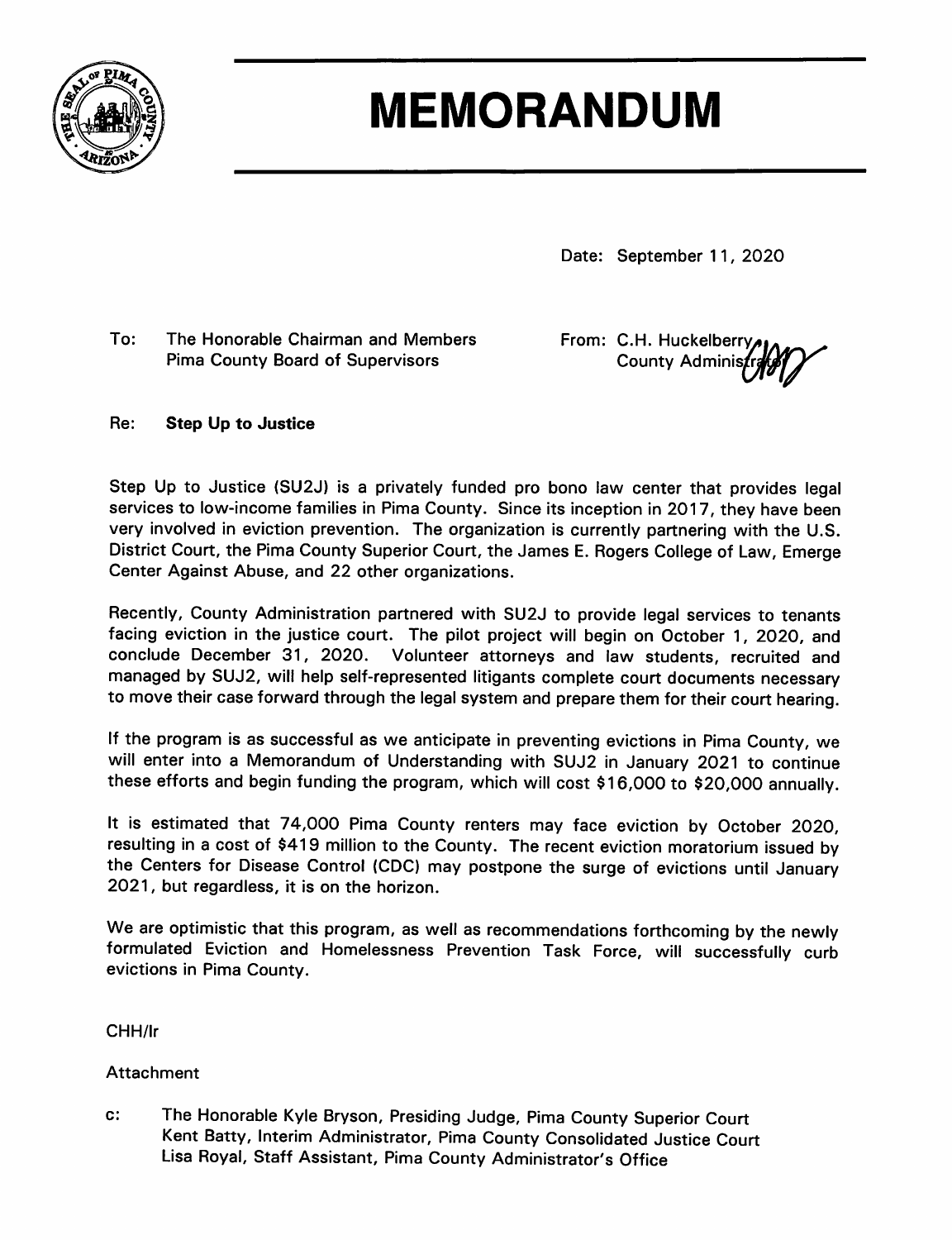

## **Step Up to Justice Eviction Prevention Clinic Pilot Project**

#### **PROJECT DESCRIPTION**

The purpose of Step Up to Justice's (SU2J) proposed Eviction Prevention Clinic is to assist low-income, self-represented tenants in eviction cases. Volunteer attorneys and law students, recruited and managed by SU2J, will help self-represented tenants complete the paperwork necessary to move their case forward through the legal system.

Projects like the proposed Eviction Prevention Clinic help our community. Tenants assisted by the Clinic will be better equipped to navigate our complicated legal system; and, they will also enter the courtroom prepared, which saves precious time and judicial resources.

Because the proposed Clinic would be a partnership, SU2J and Pima County would work together to ensure that self-represented tenants are served efficiently, and that a quality experience is provided to clients and volunteers who participate in the clinic.

#### **TIMELINE**

SU2J proposes that the Eviction Prevention Clinic Pilot run for three months – roughly October 1, 2020 through December 31, 2020. The exact date for launch will be determined by partner agreement. During this time SU2J will periodically share data collected and update Pima County regarding the progress of the Clinic. It is expected that the partners will meet prior to the expiration of the pilot to discuss plans and sign a Memorandum of Understanding that will go into effect in January 2021.

#### **CLIENT ELIGIBILITY**

The Eviction Prevention Clinic is being launched to assist low-income tenants in Pima County. Therefore, clients must meet financial eligibility guidelines to receive services through the Clinic. This means, a client must live at or below 125% of the federal poverty guidelines, or in certain cases, at or below 200% of the federal poverty guidelines in order to be eligible for services. The client must also have less than \$10,000 in nonexempt assets.

The 2020 125% and 200% federal poverty guidelines are as follows:

| 125%       |          |                 |         |  |
|------------|----------|-----------------|---------|--|
| Family     | Annual   | Monthly         | Weekly  |  |
|            | \$15,950 | \$1,329         | \$307   |  |
| 2          | \$21,550 | \$1,796         | \$414   |  |
| 3          | \$27,150 | \$2,263         | \$522   |  |
| 4          | \$32,750 | $\sqrt{$2,729}$ | \$630   |  |
| 5          | \$38,350 | \$3,196         | \$738   |  |
| 6          | \$43,950 | \$3,663         | \$845   |  |
|            | \$49,550 | \$4,129         | \$953   |  |
| 8          | \$55,150 | \$4,596         | \$1,061 |  |
| Each Add'l | \$5,600  | \$467           | \$108   |  |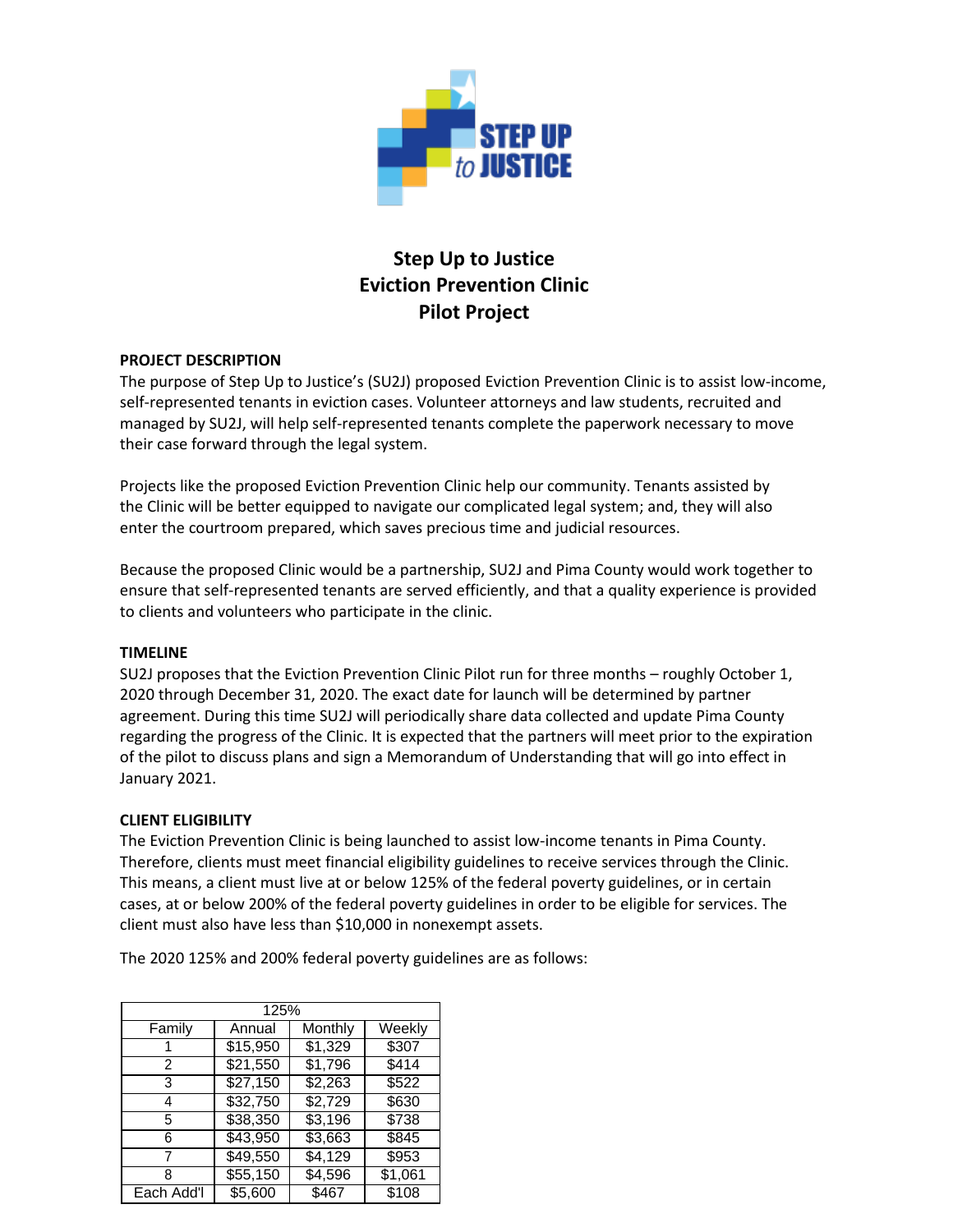| 200%        |          |         |                   |  |
|-------------|----------|---------|-------------------|--|
| Family Size | Annual   | Monthly | Weekly            |  |
|             | \$25,520 | \$2,127 | $\overline{$}532$ |  |
| 2           | \$34,480 | \$2,873 | \$718             |  |
| 3           | \$43,440 | \$3,620 | \$905             |  |
| 4           | \$52,400 | \$4,367 | \$1,092           |  |
| 5           | \$61,360 | \$5,113 | \$1,278           |  |
| 6           | \$70,320 | \$5,860 | \$1,465           |  |
|             | \$79,280 | \$6,607 | \$1,652           |  |
| 8           | \$88,240 | \$7,353 | \$1,838           |  |
| Each Add'l  | \$8,960  | \$747   | $\overline{$}197$ |  |

#### **LEGAL CONFLICTS OF INTEREST**

Applicants who are a conflict of interest per SU2J's guidelines, and according to the Arizona Rules of Professional Conduct for Lawyers (the "Ethical Rules") will be denied assistance through the Clinic and will be referred to other community resources.

#### **CLINIC PROCEDURES**

The clinic will be held Monday and Friday mornings. The clinic will run for approximately 3 hours each clinic date. Because of Covid-19, the clinic will operate differently during the pandemic verses once it is safe for staff, clients, and volunteers to return to in-person meetings. This proposal addresses the procedures SU2J will use during the community health crisis as well as the procedures that will go into effect post health crisis.

We expect that, during Covid-19, the clinic will operate remotely. After the community health crisis is resolved and it's safe to return to in person meetings, SU2J will conduct the Clinic in the Pima County Public Service Center located at 240 N Stone Ave, Tucson, Arizona 85701. Space to be provided by Pima County.

#### *Client Appointments*

Pima County and Step Up to Justice will engage in efforts to disseminate information about the Clinic and drive applicants to the project. SU2J will make the appointments for the Clinic via email [\(scheduling@stepuptojustice.org\)](mailto:scheduling@stepuptojustice.org).

There are six appointment slots during each clinic. SU2J will also set aside a small number of appointments for emergencies and follow-ups.

During Covid-19, SU2J staff will make an extra effort to confirm with litigants beforehand whether they have documents they would like to review with the volunteer attorney at their scheduled appointment. If so, SU2J staff will work with the litigant to obtain copies of the documents either electronically or by in-person delivery to SU2J's office prior to the litigant's appointment. SU2J will also pre-determine with each litigant whether the appointment will be conducted by phone or video conferencing with the volunteer attorney.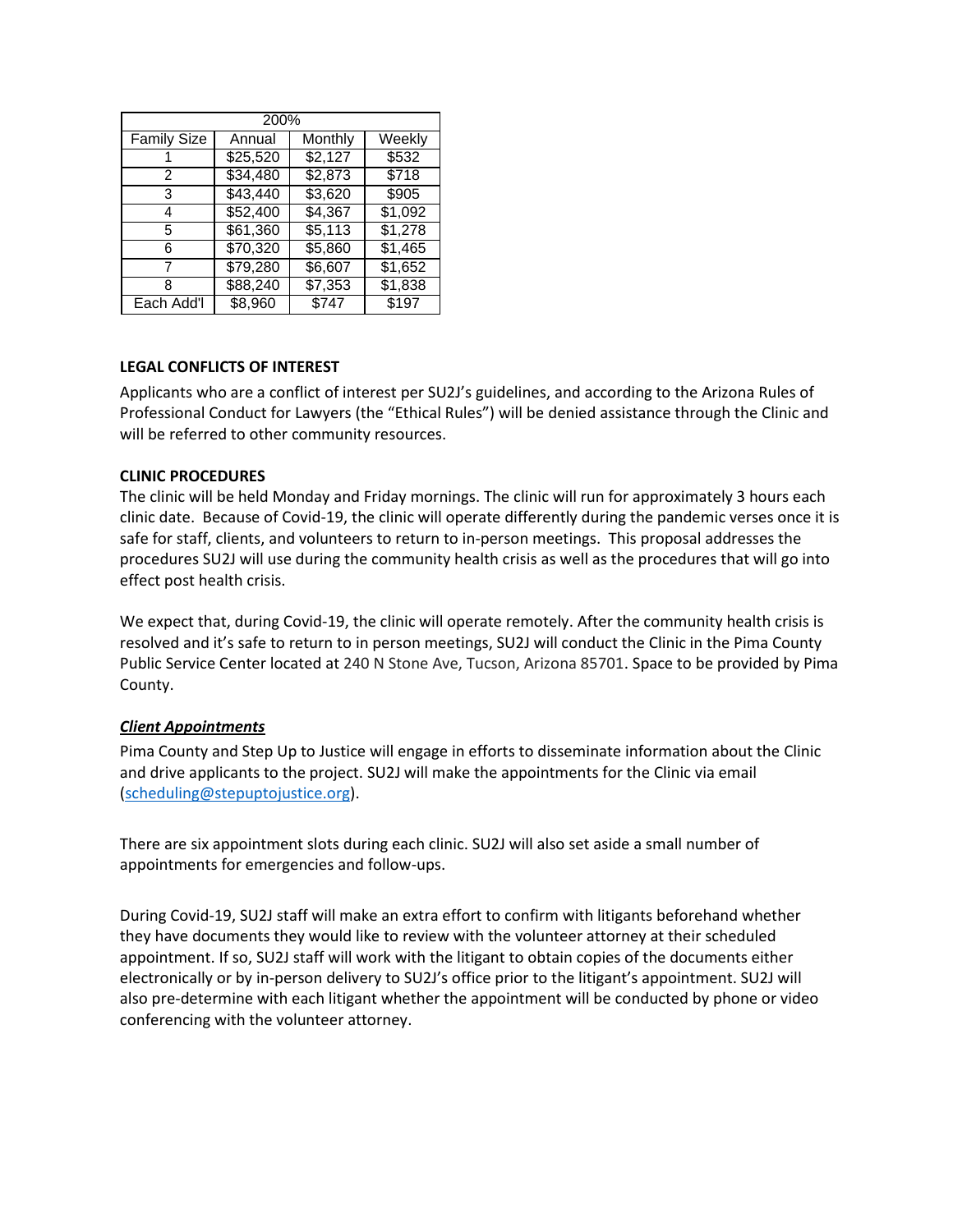#### *Intake Procedure – During Covid-19 Health Crisis*

On the day of the self-represented tenant's appointment, an SU2J staff person will call the client to conduct an intake interview. Over the phone, the client and staff member will complete, (1) a disclaimer, (2) demographic information, (3) financial information, and (4) the attorney notes form, which explains the client's basic situation. This form will be sent to the volunteer attorney electronically so that the attorney has a general sense of the client's legal situation and the exact issues with which the client needs assistance.

The gathered intake information will be used by the SU2J staff member to open the client's case in the SU2J database. It is extremely important that each client case is opened the same day that they attend the clinic to prevent potential conflicts of interest from arising.

#### *Intake Procedure – Post Covid-19 Health Crisis*

Once SU2J staff can conduct the clinic in person, the intake interviews will also be completed in person. When the client arrives at the Clinic, the staff member will go through the same intake procedure and will complete the attorney notes form. However, rather than being sent electronically, the attorney notes form will be given to the volunteer attorney so that he or she can write a brief description of the advice given at the client's appointment.

#### *Attorney-Client Session – During Covid-19 Health Crisis*

Once all the intake interviews for the day's clinic are completed, SU2J staff will electronically notify the volunteer attorney. The volunteer attorney will then contact each client for their scheduled appointment – either via phone or video conferencing – to discuss the client's case and provide advice and brief services. After each appointment, the volunteer attorney will be instructed to provide notes regarding how he or she advised the client. These notes will be returned to SU2J staff electronically, and the information will be entered into the client's case file.

After the volunteer attorney has completed the session with the first client, this process will be repeated for the remaining clients.

Once the client has received advice for their legal issue, the staff member will request that they complete an electronic satisfaction questionnaire. The questionnaire allows SU2J to evaluate the effectiveness of the project and make necessary changes.

SU2J will also follow up with clients to provide an opportunity to schedule additional clinic appointments, and to arrange for delivery of forms or other resources that may have been discussed during the appointment.

#### *Attorney-Client Session – Post Covid-19 Health Crisis*

Once SU2J staff can conduct the clinic in person, appointments with the volunteer attorney will be conducted in space provided by Pima County.

Once the volunteer attorney is ready for his or her first client, staff will provide the attorney notes form to the volunteer and walk the client from the waiting area to the clinic area. The volunteer attorney will be instructed to provide notes regarding how he or she advised the client on the attorney notes form.